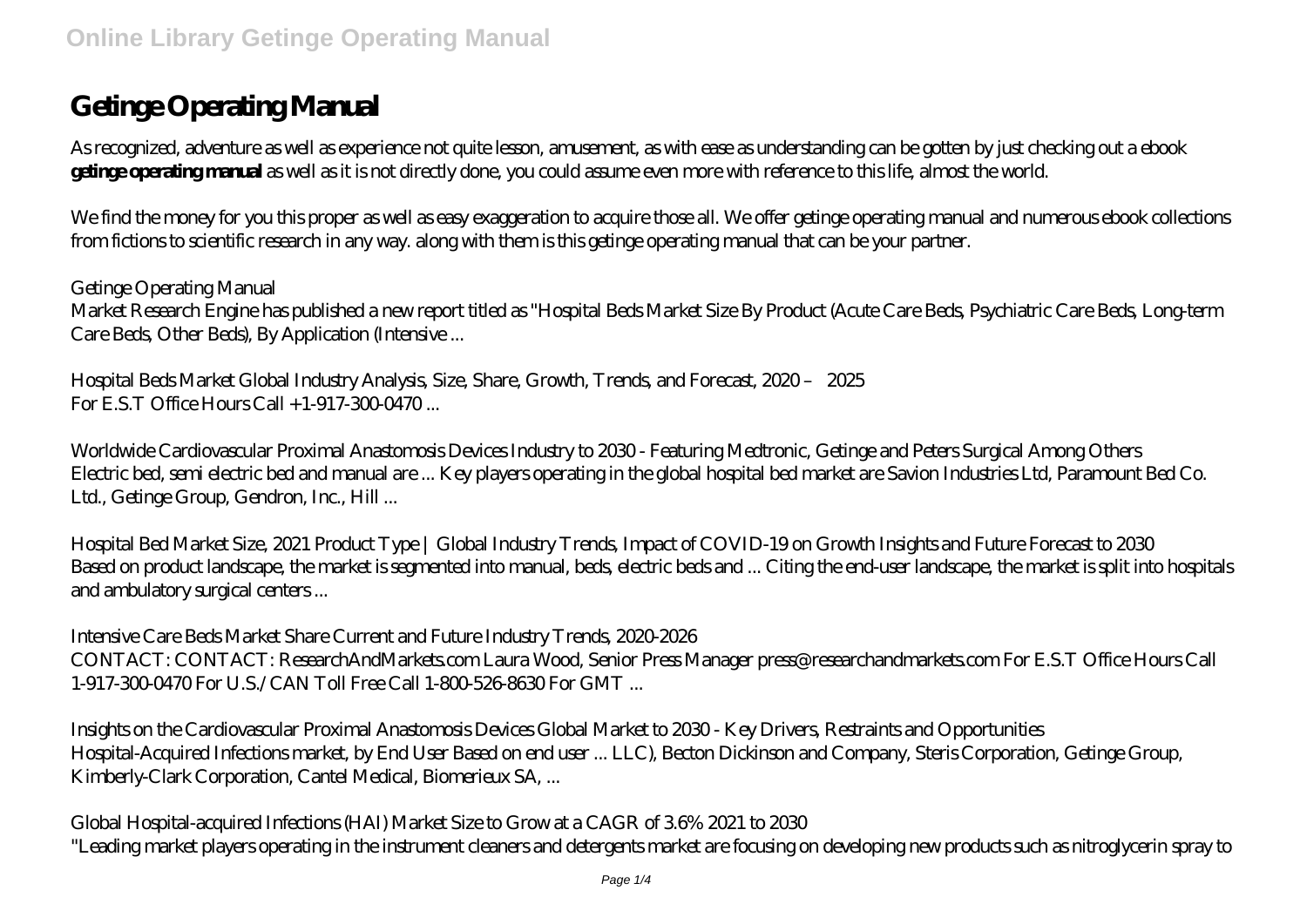#### cater to the growing demand for ...

*Increasing Standard of Hygiene and Cleanliness amid COVID-19 Boosting the Demand for Instrument Cleaners and Detergents: Future Market Insights* Major companies functioning in the global Medical Device Cleaning market are 3M Company, STERIS plc, Getinge Group, Ecolab Inc., Advanced Sterilization Products, Metrex Research, LLC, Cantel ...

#### *Medical Device Cleaning Market*

New York, US, July 06, 2021 (GLOBE NEWSWIRE) -- Medical Device Cleaning Market Overview: According to a comprehensive research report by Market Research Future (MRFR), "Medical Device Cleaning Market ...

*Medical Device Cleaning Market Worth USD 4.1 Billion by 2026 at 7.2% CAGR - Report by Market Research Future (MRFR)* Although a ventilator is a computer microprocessor-controlled machine, a patient can also be resuscitated with a simple manual bag-valve mask. Ventilators are mainly used in intensive care ...

### *Ventilation Devices Market Share 2021: Global Trends, Key Players, Industry Analysis Report to 2027* The key players operating in the global COPD and asthma diagnostic and monitoring device market include Becton Dickinson and Company, Dragerwerk AG & CO. KGAA, Getinge AB, Invacare Corporation ...

*\$4.9+ Billion COPD and Asthma Diagnostic and Monitoring Devices Global Market to 2027 - Opportunity Analysis and Industry Forecasts* Key players operating in the global cardiovascular proximal anastomosis devices market have been identified, and each one of these has been profiled for distinguishing business attributes.

*Worldwide Cardiovascular Proximal Anastomosis Devices Industry to 2030 - Featuring Medtronic, Getinge and Peters Surgical Among Others* CONTACT: CONTACT: ResearchAndMarkets.com Laura Wood, Senior Press Manager press@researchandmarkets.com For E.S.T Office Hours Call 1-917-300-0470 For U.S./CAN Toll Free Call 1-800-526-8630 For GMT ...

*Insights on the Cardiovascular Proximal Anastomosis Devices Global Market to 2030 - Key Drivers, Restraints and Opportunities* Hospital-Acquired Infections market, by End User Based on end user ... Steris Corporation, Getinge Group, Kimberly-Clark Corporation, Cantel Medical, Biomerieux SA, Belimed AG, 3M Company ...

*Global Hospital-acquired Infections (HAI) Market Size to Grow at a CAGR of 3.6% 2021 to 2030* For more information about this report visit https://www.researchandmarkets.com/r/o65ln8...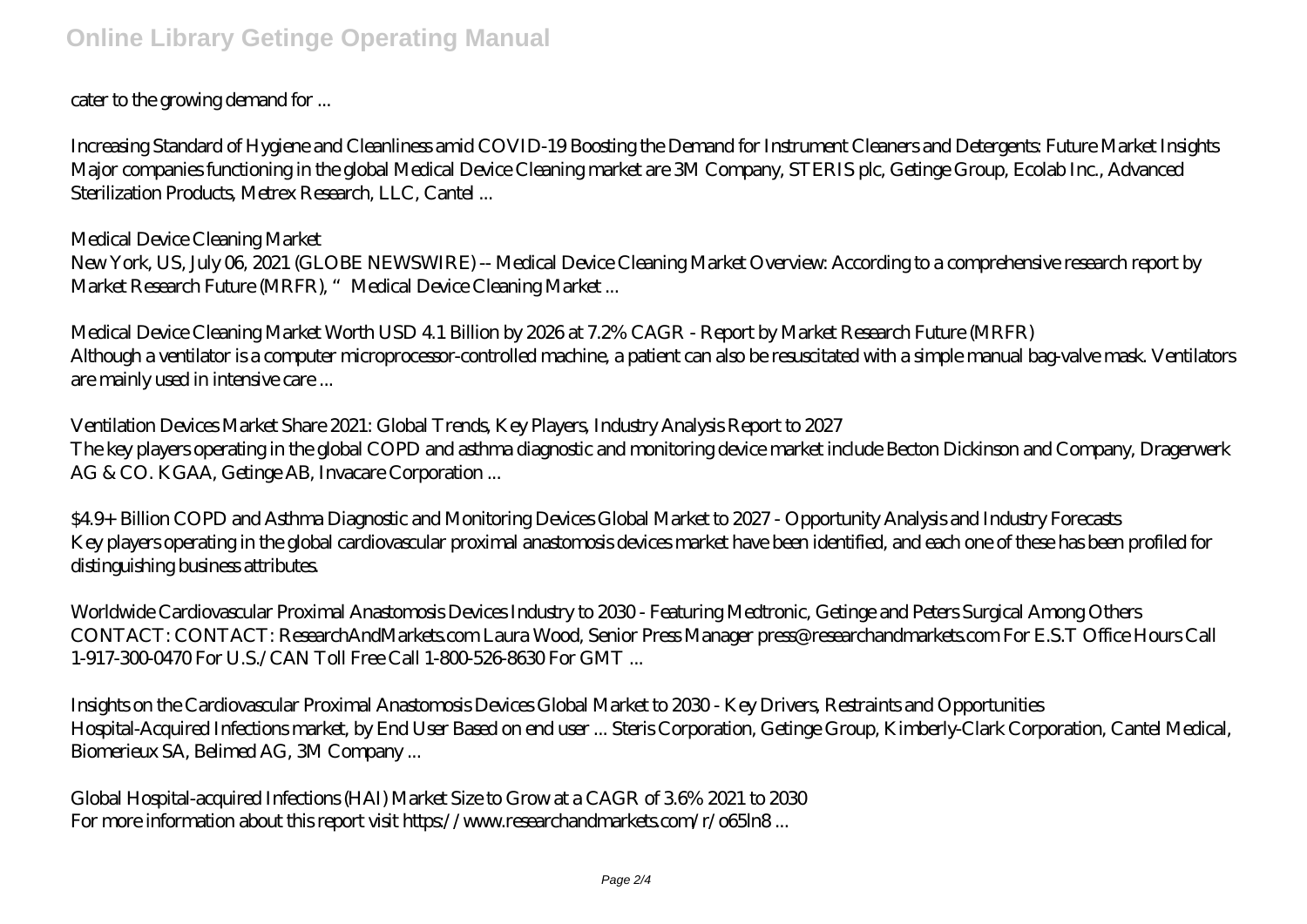### Equipment for Respiratory Care, Second Edition continues to break the archetype of equipment texts. This text uniquely focuses on the principles of the equipment in a practical, clinically relevant manner

Mechanical Ventilation provides students and clinicians concerned with the care of patients requiring mechanical ventilatory support a comprehensive guide to the evaluation of the critically ill patient, assessment of respiratory failure, indications for mechanical ventilation, initiation of mechanical ventilatory support, patient stabilization, monitoring and ventilator discontinuance. The text begins with an introduction to critical respiratory care followed by a review of respiratory failure to include assessment of oxygenation, ventilation and acid-base status. A chapter is provided which reviews principles of mechanical ventilation and commonly used ventilators and related equipment. Indications for mechanical ventilation are next discussed to include invasive and non-invasive ventilation. Ventilator commitment is then described to include establishment of the airway, choice of ventilator, mode of ventilation, and initial ventilator settings. Patient stabilization is then discu

The premier single-volume reference in the field of anesthesia, Clinical Anesthesia is now in its Sixth Edition, with thoroughly updated coverage, a new fullcolor design, and a revamped art program featuring 880 full-color illustrations. More than 80 leading experts cover every aspect of contemporary perioperative medicine in one comprehensive, clinically focused, clear, concise, and accessible volume. Two new editors, Michael Cahalan, MD and M. Christine Stock, MD, join Drs. Barash, Cullen, and Stoelting for this edition. A companion Website will offer the fully searchable text, plus access to enhanced podcasts that can be viewed on your desktop or downloaded to most Apple and BlackBerry devices. This is the tablet version which does not include access to the supplemental content mentioned in the text.

Lippincott Nursing Procedures, 7e, is a start-to-finish guide to more than 400 nursing procedures--from basic to advanced. This reference outlines every procedure, lists equipment, details each step, and includes rationales and cautions to ensure patient safety and positive outcomes. Concise, clear content targets key information needed to perform nursing procedures safely and accurately at the bedside. Tips, alerts, checklists, illustrations, and tables provide clarity and quick access to key procedural information. Organized alphabetically for easy accessibility, the book includes basic and advanced procedures on key topics, including infection control, specimen collection, physical treatments, drug administration, IV therapy, and hemodynamic monitoring, as well as procedures related to body systems such as chest tubes, peripheral nerve stimulation, and intra-abdominal pressure monitoring.

The Manual of Commercial Methods in Clinical Microbiology 2nd Edition, International Edition reviews in detail the current state of the art in each of the